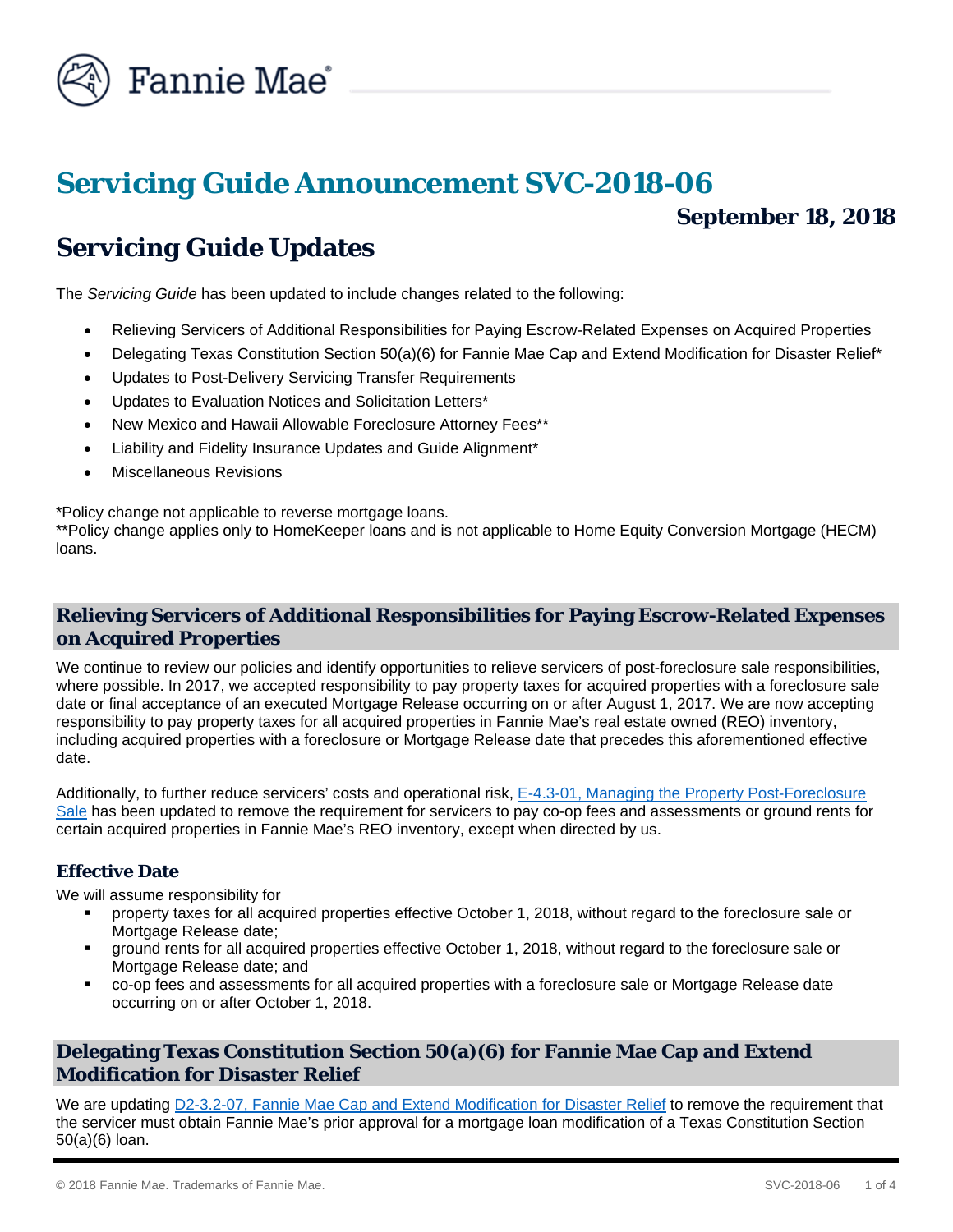

A Texas Constitution Section 50(a)(6) loan will be eligible for a Fannie Mae Cap and Extend Modification for Disaster Relief if

- the eligibility parameters for a Fannie Mae Cap and Extend Modification for Disaster Relief are satisfied, and
- the mortgage loan is modified in accordance with applicable law.

#### **Effective Date**

This policy change is effective immediately.

## **Updates to Post-Delivery Servicing Transfer Requirements**

In an effort to clarify our requirements related to post-delivery servicing transfers, A2-7-03, [Post-Delivery Servicing](https://www.fanniemae.com/content/guide/svc091818.pdf#page=130)  [Transfers](https://www.fanniemae.com/content/guide/svc091818.pdf#page=130) and F-1-11, [Post-Delivery Servicing Transfers](https://www.fanniemae.com/content/guide/svc091818.pdf#page=607) have been updated to

- clarify specific responsibilities
	- for the transfer of servicing related to an eMortgage loan;
	- of the transferor and transferee servicer related to notifying the document custodian; and
	- of the master servicer and subservicer, as applicable, when preparing a mortgage loan assignment; and
- require that the transferee servicer contact its Fannie Mae Servicing Representative for further discussion and resolution in the event it cannot complete recertification of the transferred mortgage loans and cannot cure an exception to recertification within six months of the transfer date.

Some updates in this policy change may not be applicable to reverse mortgage loans. Servicers must continue to comply with servicing requirements in the *Guide* for reverse mortgage loans to the extent such requirements are not in conflict with the provisions contained in the *Reverse Mortgage Loan Servicing Manual*.

## **Effective Date**

These policy clarifications are effective immediately.

## **Updates to Evaluation Notices and Solicitation Letters**

In alignment with Freddie Mac and at the direction of the Federal Housing Finance Agency, we have updated several letters that servicers use to solicit the borrower or communicate a decision to the borrower in connection with a workout option. We have updated these letters and notices to simplify the language and overall form, as well as to align with our current workout options. Specifically, we have updated the following letters and notices:

- Borrower Solicitation Letter [\(Form 745\)](https://www.fanniemae.com/content/guide_form/745.doc)
- [Flex Modification Solicitation Cover Letters](https://www.fanniemae.com/content/guide_exhibit/flex-modification-solicitation-cover-letters.doc)
- [Evaluation Notices](https://www.fanniemae.com/content/guide_exhibit/evaluation-model-clauses.doc)

We have also updated references to these letters and notices in the *Guide* as necessary to the extent that the titles were updated.

As a reminder, all communications with borrowers must comply with applicable law.

#### **Updated** *Servicing Guide* **Topics**

- D2-3.2-01, [Forbearance Plan](https://www.fanniemae.com/content/guide/svc091818.pdf#page=348)
- D2-3.2-07, [Fannie Mae Cap and Extend Modification for Disaster Relief](https://www.fanniemae.com/content/guide/svc091818.pdf#page=361)
- D2-3.2-09, [Fannie Mae Flex Modification](https://www.fanniemae.com/content/guide/svc091818.pdf#page=368)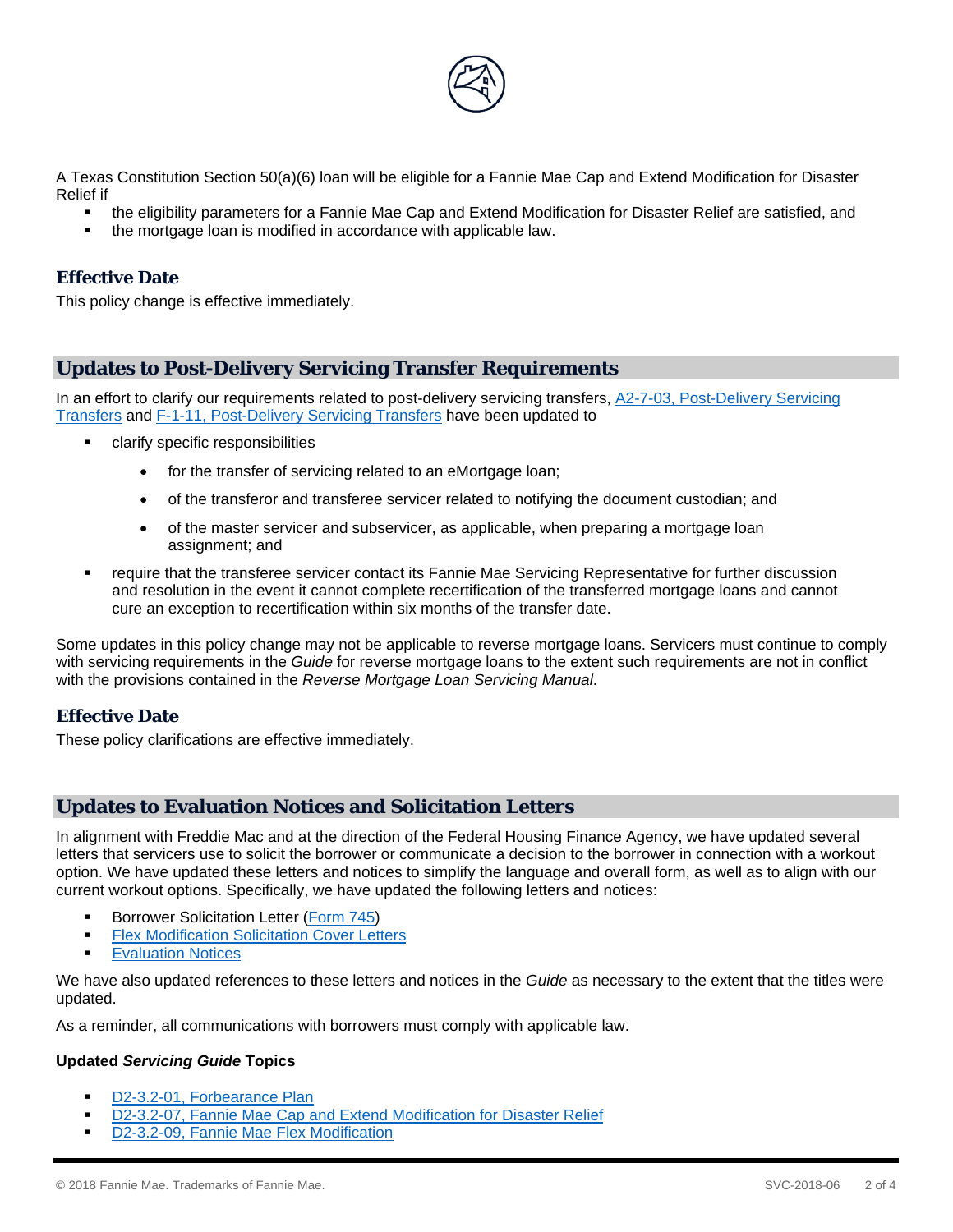

F-4-01, [References to Fannie Mae's Website](https://www.fanniemae.com/content/guide/svc091818.pdf#page=782)

#### **Effective Date**

Servicers are encouraged to begin using these letters immediately, but must implement these updates by January 1, 2019.

#### **New Mexico and Hawaii Allowable Foreclosure Attorney Fees**

We are updating the [Allowable Foreclosure Attorney Fees](https://www.fanniemae.com/content/guide_exhibit/allowable-attorney-trustee-foreclosure-fees.pdf) Exhibit to reflect a change to the maximum allowable foreclosure attorney fees for mortgage loans secured by properties in New Mexico and Hawaii.

#### **Effective Date**

These new fees apply to all matters referred to counsel for initiation of foreclosure proceedings, regardless of referral date, as long as the matter is still active as of September 18, 2018. Servicers are encouraged to implement the new fees for the impacted files as soon as possible, but must do so no later than December 1, 2018. Servicers may exercise reasonable discretion in determining how to implement the fees, including working as needed with the law firm or an applicable invoicing technology provider.

#### **Liability and Fidelity Insurance Updates and Guide Alignment**

Policies related to project fidelity and liability insurance have been consolidated from the *Servicing Guide* [B-7-01,](https://www.fanniemae.com/content/guide/svc091818.pdf#page=222) [Liability Insurance Requirements for Project Developments](https://www.fanniemae.com/content/guide/svc091818.pdf#page=222) and B-7-02, [Fidelity Insurance Requirements for](https://www.fanniemae.com/content/guide/svc091818.pdf#page=223)  [Project Developments](https://www.fanniemae.com/content/guide/svc091818.pdf#page=223) into the *Selling Guide*. Servicers are directed to *Selling Guide* B7-4-01, Liability Insurance Requirements for Project Developments, and B7-4-02, Fidelity/Crime Insurance Requirements for Project Developments for all requirements.

As part of the consolidation, the following changes have been made to align with the *Selling Guide*, resulting in servicers no longer having to verify fidelity and liability coverage annually under certain conditions:

- Planned Unit Development (PUD) projects and condo and co-op projects processed under a limited project review at the time of origination no longer require either fidelity or liability insurance; and
- Mortgage loans eligible under a waiver of project review at the time of origination per *Selling Guide* B4- 2.1-01, General Information on Project Standards no longer require fidelity/crime coverage.

NOTE**:** *Forbearance Type "A" (a term no longer used in the Selling Guide), or "established condos" as defined in Selling Guide B4-2.1-01, General Information on Project Standards, will require annual verification of fidelity/crime coverage unless subject to noted exceptions in Selling Guide B7-4-02, Fidelity/Crime Insurance Requirements for Project Developments.*

Other miscellaneous clarifications and updates have been made in the *Selling Guide* to align with industry practices:

- The terminology for liability policies was updated from "comprehensive" to "commercial" to reflect current industry terminology;
- The liability policy was clarified to indicate that co-op projects must provide coverage for all areas under the HOA's supervision when required;
- Added an insurance trustee as a party to receive carrier notifications on liability policies;
- Clarified the required fidelity/crime coverage for a management agent; and